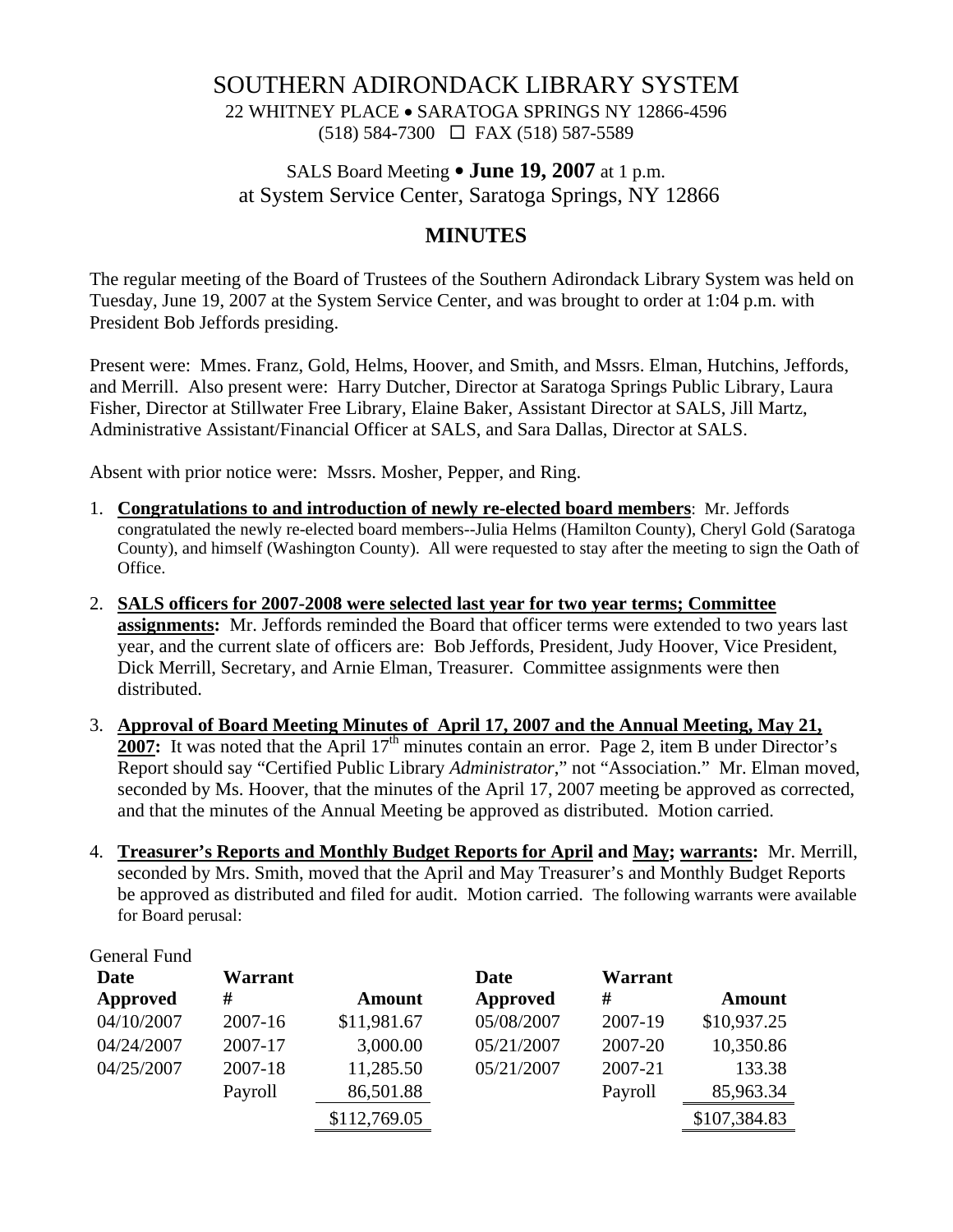|--|--|--|--|

| <b>Acquires Fund</b> |          |             |            |         |             |
|----------------------|----------|-------------|------------|---------|-------------|
| Date                 | Warrant  |             | Date       | Warrant |             |
| Approved             | #        | Amount      | Approved   | #       | Amount      |
| 04/06/2007           | $A07-04$ | \$46,747.79 | 05/08/2007 | A07-06  | \$27,172.58 |
| 04/10/2007           | A07-05   | 2,320.72    | 05/21/2007 | A07-07  | 4,427.89    |
|                      |          | \$49,068.51 |            |         | \$31,600.47 |

5. **Director's Report:** Mrs. Dallas won the election for a position on the PLA Board. She was asked to chair the PLA President's Program committee for the 2009 Annual Conference.

Member libraries are asking about the CPLA scholarships and Construction Grants. The SALS Use and Satisfaction Survey is available online.

Sixty-four applications were received for the General Services Librarian position. Seven people have been interviewed. An offer will be made at the end of the week.

A. *Joint Automation Report*: The Joint Automation Council met on June 5<sup>th</sup>. At this time of year, expenses are higher than receipts. JA is trying to spend down the Fund balance.

JA has installed *CybyraryN* at Fort Plain, Johnstown, and the Town of Ballston Community Library; five others will be installed.

JA is preparing for the upgrade to Polaris 3.3 which will occur on October  $8<sup>th</sup>$ . Once the upgrade is completed, serials on Polaris will be available. The mail server and uninterrupted power supply may need to be replaced next year.

The Policy Committee developed a policy that prohibits entering the social security number into the patron database. JA is working with the membership to develop the PAC.

The generator will be located near the side door outside the rest rooms. New quotes are expected due to the decision to install the generator at this location.

#### 6. **Committee Reports:**

- A. *Audit & Finance*:
- B. *Building*:
- C. *Bylaws Committee*:
- D. *Central Library Aid and Services*:
- E. *County Aid Coordinators*:
- F. *Library Services*:
- G. *Personnel*: Mrs. Franz reviewed the proposed changes to the SALS Employee Handbook. Mrs. Franz, as Personnel Committee Chair, moved that these changes be approved (copy attached to the Official Minutes). Motion carried.

Mrs. Franz moved, seconded by Ms. Hoover, that the Board move to Executive Session at 1:20 p.m. to discuss a personnel matter. Motion carried. Mrs. Smith moved, seconded by Mr. Elman, that the Board return from Executive Session at 1:29 p.m. Motion carried.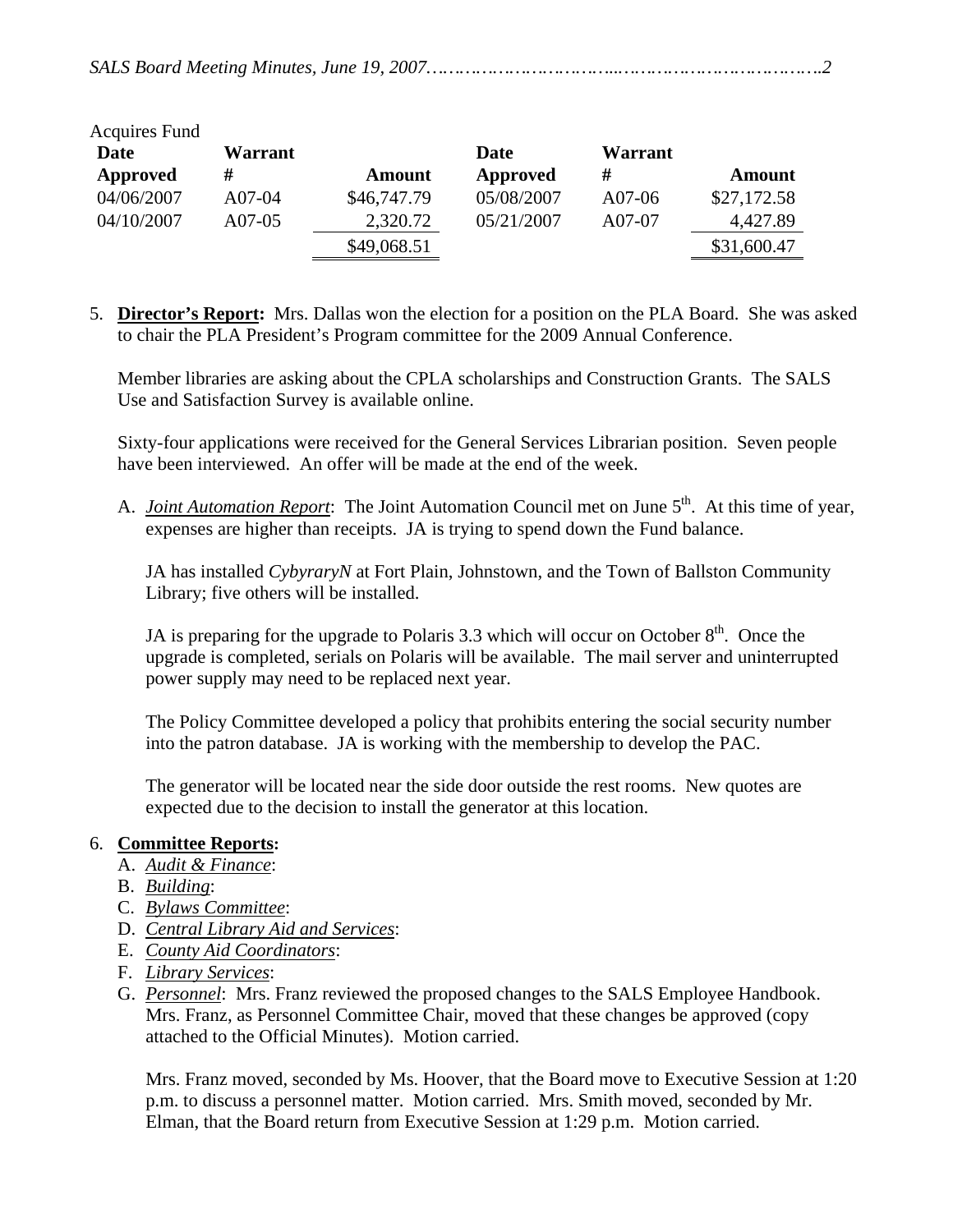*SALS Board Meeting Minutes, June 19, 2007……………………………..……………………………….3* 

Mrs. Franz, as Personnel Committee Chair, recommended promoting Jennifer Ferriss from Librarian I to Librarian II. Motion carried.

The Compensation and Benefits package needs to be analyzed. A committee consisting of two people from the Audit & Finance Committee and two people from the Personnel Committee will be formed. The possibility of hiring a consultant was also discussed.

H. *Trustee Nominating*:

### 7. **Unfinished Business:**

### 8. **New Business:**

- A. *State Aid Budget Application*: The State Aid Budget Application for 2007-2008 was presented for review. Mr. Elman moved, seconded by Mrs. Gold that the application be approved. Motion carried. Mrs. Martz handed out an Organizational Chart.
- B. *Appointment of Treasurer and placement of bank accounts*:
	- i) Mr. Elman moved, seconded by Mrs. Franz, to name Saratoga National Bank & Trust Company as depository of funds to be withdrawn with the signature of one of the following: President, Vice-President, or Treasurer, and to name Adirondack Trust Company as depository of funds to be withdrawn with signature of one of the following: President, Vice-President, or Treasurer, also that any one of the following be authorized to borrow funds: President, Vice-President, or Treasurer. Motion carried.
	- ii) Mrs. Smith moved, seconded by Mrs. Gold to designate Adirondack Trust as depository for AFLAC withholdings which are to be withdrawn by the Treasurer, or President, or Vice-President, or an authorized AFLAC representative. Motion carried.
	- iii) Mrs. Franz moved, seconded by Ms. Hoover to authorize borrowing via credit cards by the President, Vice-President or Treasurer. Motion carried.
- C. *Annual Meeting*: The 50<sup>th</sup> Anniversary Annual Meeting was discussed. A special committee will be formed to help plan the  $50<sup>th</sup> SALS$  anniversary. Cheryl Gold will serve as Chair, with Julia Helms and Richard Ring. Sara and Elaine will serve as Staff Advisors.
- D. *Library Crawls*: Visits to SALS Libraries were discussed. Sign up sheets were passed around. Further information will follow.
- E. *Construction Grants*: Several libraries are expected to submit Construction Grant applications: Town of Ballston Community Library---stairway Corinth Free Library---windows Crandall Public Library---renovation Long Lake Library---addition, bathroom Saratoga Springs Public Library---generator Stillwater Free Library---parking, floor Richards Library (Warrensburg)--- Whitehall Free Library---foundation

Mrs. Baker was asked to email the list to the Board.

### 9. **Director's Council Report:**

10. **Announcements**: The September 18, 2007 SALS Board meeting will be at Clifton Park-Halfmoon Public Library.

The Crandall Public Library Groundbreaking went very well; pictures are on SALS Blog.